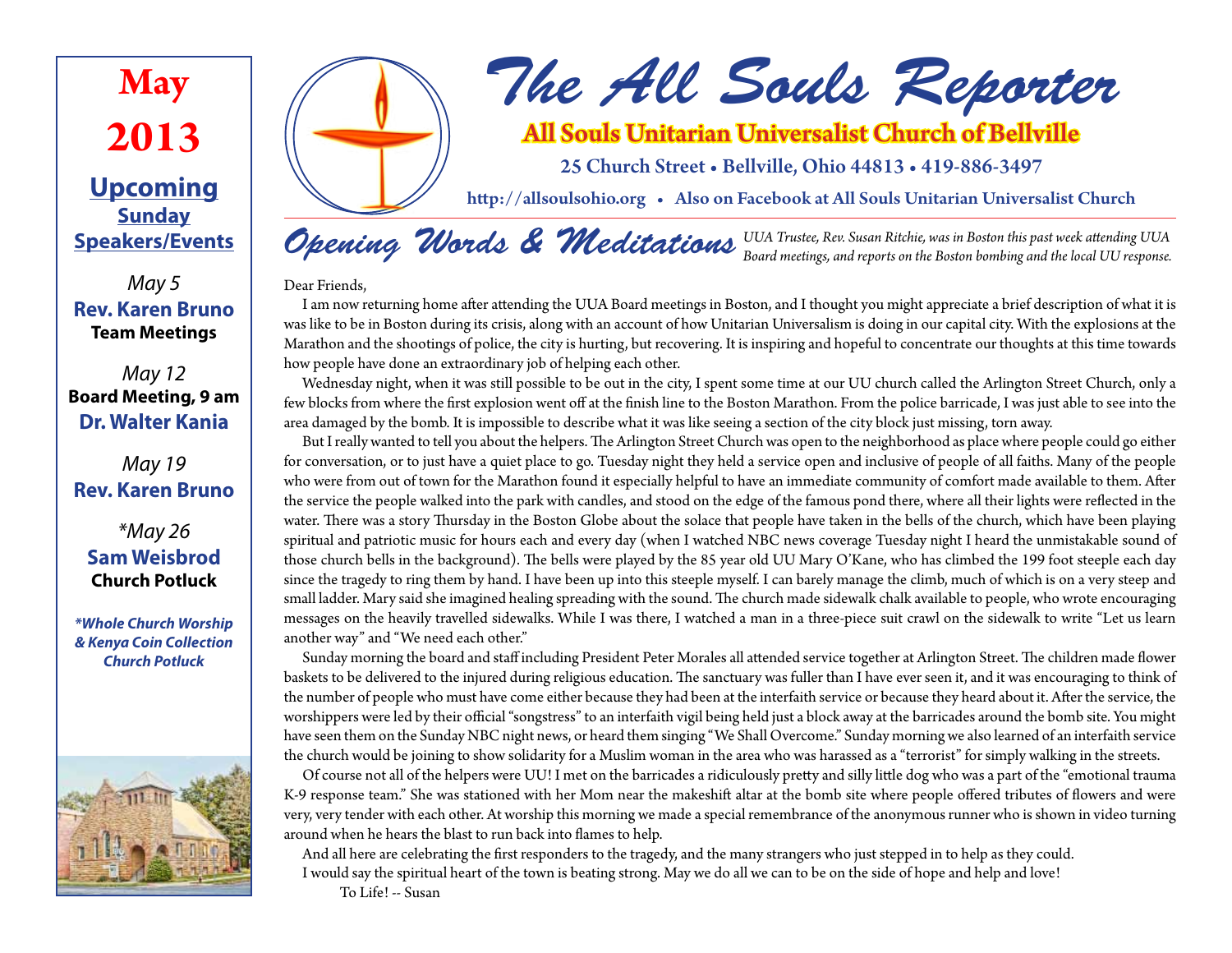# *May Calendar*

#### **EVERYONE IS INVITED TO ALL ACTIVITIES ALL ACTIVITIES ARE AT THE CHURCH UNLESS OTHERWISE NOTED**

#### **May**

#### **5 Sunday** 9 am "Low Impact May: Energy" -- Adult Religious Education Class (second of five in series)

#### **10:30 am Rev. Karen Bruno Topic:** *"Can We Live a Joy-Filled Life in a Depressing World?"*

 **Bio**: Karen Bruno is part time pastoral care minister at Bellville All Souls Unitarian Universalist Church. She attended Drew Theological School and was ordained by the United Church of Christ in 2002. She also works at Flying Horse Farms, a camp for children with serious illness, in Mount Gilead. She is thrilled to have found two amazing places with which to share her knowledge, experience and to build community. Karen lived in Ohio for her high school and college years and then after many years in Colorado returned in 2011 following her early retirement from Denver Human Services. In addition, Karen has worked as church pastor, hospice chaplain and religious educator. She and her partner live in Mansfield. *Team Meetings following (or during) coffee and conversation.*

- 7 Tuesday 6:30 pm Support and Discussion Groups: "Loved Ones with Addictions or Mental Illness"
- 11 Saturday 4 pm Family f UUn Night -- Mushroom Hunting
- **12 Sunday** 9 am Board Meeting (all are invited)

#### **10:30 a.m. Dr. Walter Kania Topic: TBA**

 **Bio:** Dr. Walter Kania is a licensed Clinical and Consulting Psychologist. He holds a Ph.D. from Michigan State University. He has maintained an active Clinical and Consulting practice. He also holds a Master of Divinity degree from Texas Christian University. He is ordained in the Congregational Church (United Church of Christ), and The Christian Church (Disciples of Christ). He has served on the faculties of Texas Christian University, Bethany College, The Ohio State University, and The Renaissance Academy of Florida Gulf Coast University. He is the author of four books, "Healthy Religion," "A Believable Bible," and "A Credible Christianity."His newest book "Psychology and The New Paradigm for Religion, Spirituality Without Sin and Salvation" is scheduled to be available in 2013. He conducts seminars and is a frequent speaker in the fields of Psychology and Religion in Christian and Unitarian Churches.

| 13    | Monday   | $6:30 \text{ pm}$ | Living Lotus Zen Sangha                                                                          |
|-------|----------|-------------------|--------------------------------------------------------------------------------------------------|
| 14    | Tuesday  | $6:30 \text{ pm}$ | Support and Discussion Groups: "Spirituality for Today"                                          |
| 16    | Thursday | 7:30 pm           | Highlands Concert: Carrie Elkins & Danny Schmidt (story inside; see Melanie or Fate for tickets) |
| 19    | Sunday   | 9 am              | "Low Impact May: Food" -- Adult Religious Education Class (third of series)                      |
|       |          |                   |                                                                                                  |
|       |          | $10:30$ a.m.      | <b>Rev. Karen Bruno</b><br><b>Topic: TBA</b>                                                     |
| 21    | Tuesday  | $6:30 \text{ pm}$ | Support and Discussion Groups: "Women Who Care"                                                  |
| $26*$ | Sunday   | 9 am              | "Low Impact May: Transportation" -- Adult Religious Education Class (fourth of series)           |

 Sam (Ruth's grandson) recently spent two months living in the West Bank. He was there working for a human rights organization. Sam will be sharing some stories, pictures and general perspective about the occupation and the struggle between Palestinians and the state of Israel.

27 Monday 6:30 pm Living Lotus Zen Sangha

28 Tuesday 6:30 pm Support and Discussion Groups: "Being Liberal in a Conservative Place"

*\*Whole Church Worship/Kenya Coins Collection/Church Potluck*

# *Birthdays for May*

- 2 Lowry Gilbert
- 3 Leslie Brown
- 6 Jeff Mandeville 21 Joan Rader
- 17 Margaret Lin 20 Teasha Sprague
- 22 Doug Wilson
- 23 Mike Garber Amy Kurtz-Nagel
- 25 June So
- 26 Leah Ehrmantraut
- 27 Martha Fort

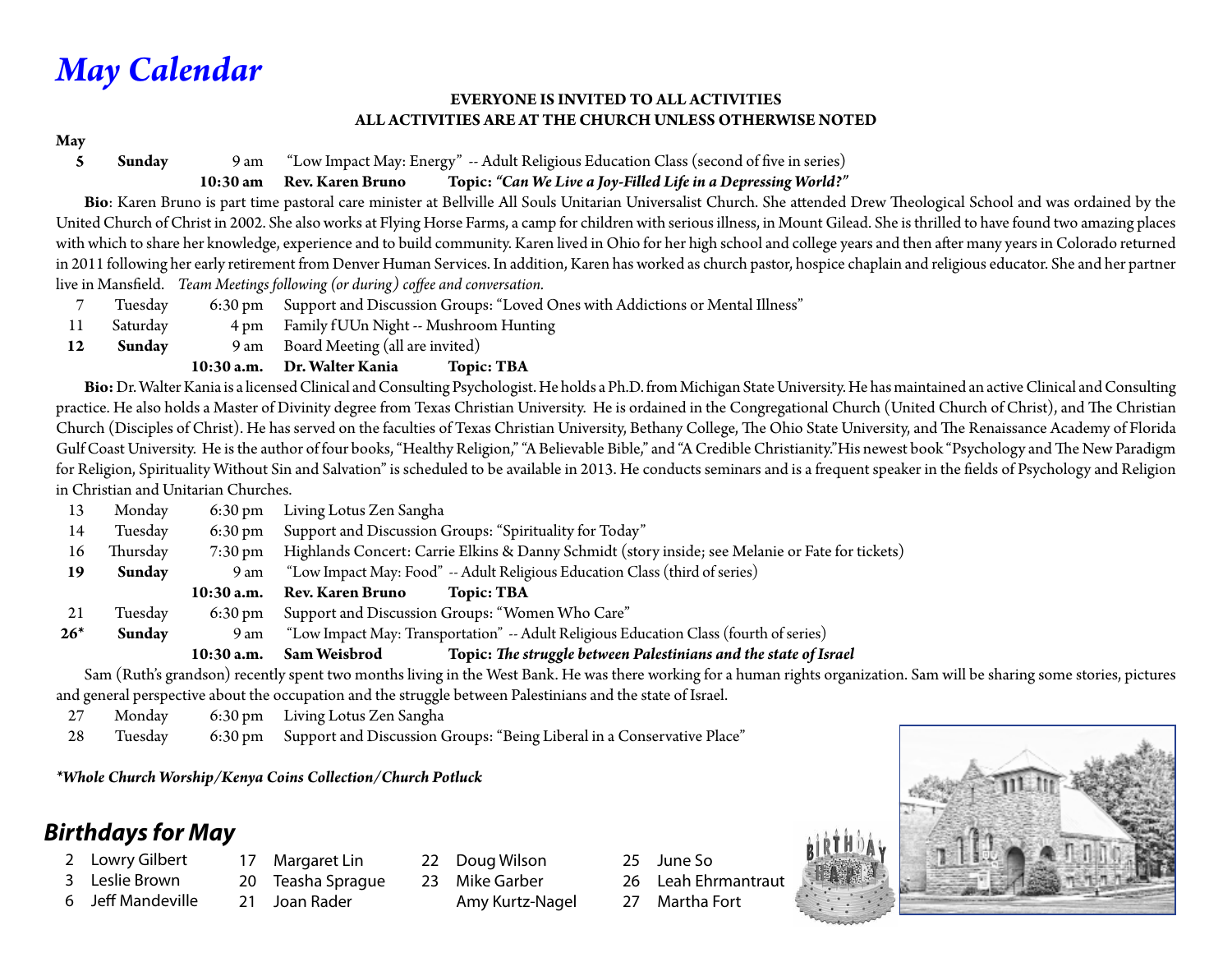# **April 2013 Financial Report**

#### **Revenue**  $\sigma$  in  $\beta$

| Collections                     |          |
|---------------------------------|----------|
| Open Plate Offering             | \$390.50 |
| Pledges                         | 1,538.00 |
| Huruma Foundation (Kenya Coins) | 52.50    |
| <b>Total</b>                    | 1,981.00 |
| <b>Expenses</b>                 | 2,361.84 |
|                                 | 380.84   |

Average Attendance in April: 49

#### Expenses:

There were two billings for phone and internet service because of the way the monthly payments are arranged. There was a \$100 charge for repair to wiring for our lights and a \$50 charge for a new step ladder to replace an old ladder.

| <b>April Pledge Report</b> |            |                      |  |  |  |  |  |
|----------------------------|------------|----------------------|--|--|--|--|--|
| Pledged                    | Paid       | Difference           |  |  |  |  |  |
| \$1,767                    | \$1538     | $-$ \$229 ( $-$ 13%) |  |  |  |  |  |
| 2012-2013 Fiscal Year      |            |                      |  |  |  |  |  |
| Pledged                    | Paid       | Difference           |  |  |  |  |  |
| \$16,975                   | \$16,217   | $-$ \$758 $(-4.5%)$  |  |  |  |  |  |
| 2012-2013 Pledges Received |            |                      |  |  |  |  |  |
| 18 Units                   | 26 Members | \$20,004             |  |  |  |  |  |

One pledge withdrawn beginning in February

Please begin to think about your financial pledge for the 2013-2014 fiscal year starting in July. Please see Mike Garber for more information.

*Monthly and Fiscal Year financial reports are from Treasurer Chuck Rhodes. Please see Chuck if you have any questions. The Pledge report is done by Pledge Chair Mike Garber.*

### **Support/Discussion Groups Continuing**

Topic for support and discussion groups were voted on over the last two weeks and these are the topics selected. All Groups are on Tuesday Evenings from 6:30 to 8:15 pm at the church. Rev. Karen Bruno will be there to facilitate but not lead the groups.

#### **May 7**

#### **Loved Ones with Addictions or Mental Illness**

We just about all know someone with these challenges. How do we help and when is it time to walk away? Let us offer each other support on this difficult journey.

#### **May 14**

### **Spirituality for Today**

Wondering what is means to be spiritual? Or wondering how to stay centered in your daily life? Let's gather and share ideas. We can practice meditation or share spiritual readings we have found helpful.

#### **May 21**

#### **Women who Care**

As women we are often still put into the role of care giver. It might be for young children or adult children, it might be for friends or neighbors, it might be for family members. This group will gather to share our journeys as caregivers, the ups and downs of that 'job'. We will provide each other support.

#### **May 28**

### **Being Liberal in a Conservative place**

Ever think that you want to speak up when you overhear a conversation at work or at the grocery store that shows the conservative values prominent in this area? Wonder what it would be like to live in a place where the liberals are in the majority? Just want a place to feel safe saying what you believe? Join us for a conversation on how to survive being a liberal in Mid-Ohio!

After three months we will evaluate the needs of each group, and make plans for restarting/or trying new topics in Late Summer.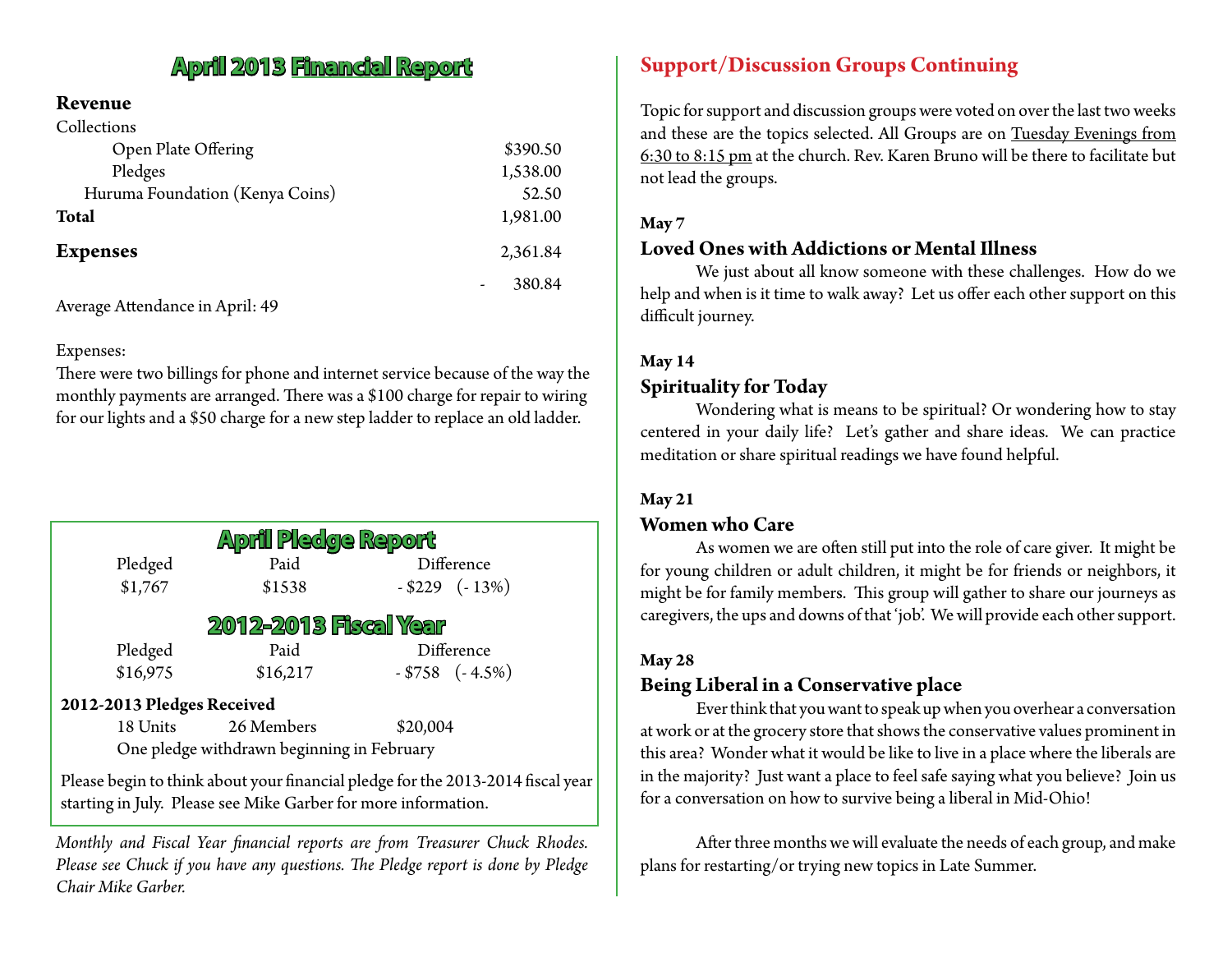### **Highlands Concert**

# **DANNY SCHMIDT & CARRIE ELKINS**

**All Souls Unitarian Universalist Church Thursday, May 16, 7:30 p.m. Tickets: \$15** *see Melanie or Fate or call 419-884-5116*



### **TWO GREAT ARTISTS - ONE GREAT NIGHT!**

It's a special treat when Danny Schmidt and Carrie Elkin, who normally tour separately and solo, get to share the stage together. If the chemistry seems especially sparkful, they come by it honestly, as they are a rare breed: a romantic partnership in real life, not just musical life. And the two together on stage makes for a classic case of the whole being greater than the sum of its parts.

Danny Schmidt is best known for his riveting poetic lyrics, which have drawn favorable comparisons to Leonard Cohen and Townes Van Zandt for their depth and complexity. And gypsy spirit Carrie Elkin is best known for her incredibly soulful and dynamic vocals, which have drawn favorable comparisons to Patty Griffin at her most powerful, and Nanci Griffith at her most intimate.

Together, the respective strengths they each bring, individually, merge into a much greater whole . . . a performance of great energy and spirit . . . and one that audiences seem to be able to connect with on a multitude of levels, at once: Emotionally, Spiritually, and Intellectually.

### **Brian and Jackie Moore Performing**

It's that time again for getting the word out to anyone who'd like to join us (RockMoore Entertainment) at our upcoming gig.

We will be playing at Mitchell's Orchard & Farm Market, 1217 Twp. Rd. 1153 Ashland, on Friday May 10th, 6 pm - 9 pm for a Wine Tasting Charity Event.

More information will be posted soon by Mitchell's Orchard via Facebook.



# **Call for candidates . . .**

As most of you are aware, we will have election of officers on the first Sunday in June (2nd). All Board positions are open: President, Vice President, Treasurer, Secretary, Religious Education Chair, Pulpit Chair, and one Trustee (4-year term).

We would like to have as many people running for positions as possible. The church runs better when we have a diverse group seeking input on how we can best serve each other and direct our resources and goals.

If you are interested in running for a position, please let Anne Kilgore and Mandi Waltz (Nominating Committee) know **by May 19**. That will give us time to let everyone know who is running for what position (although nominations will be taken from the floor on June 2). Current Board members **MUST** also let Anne or Mandi know of their intent to run again in current for other position. -- THANKS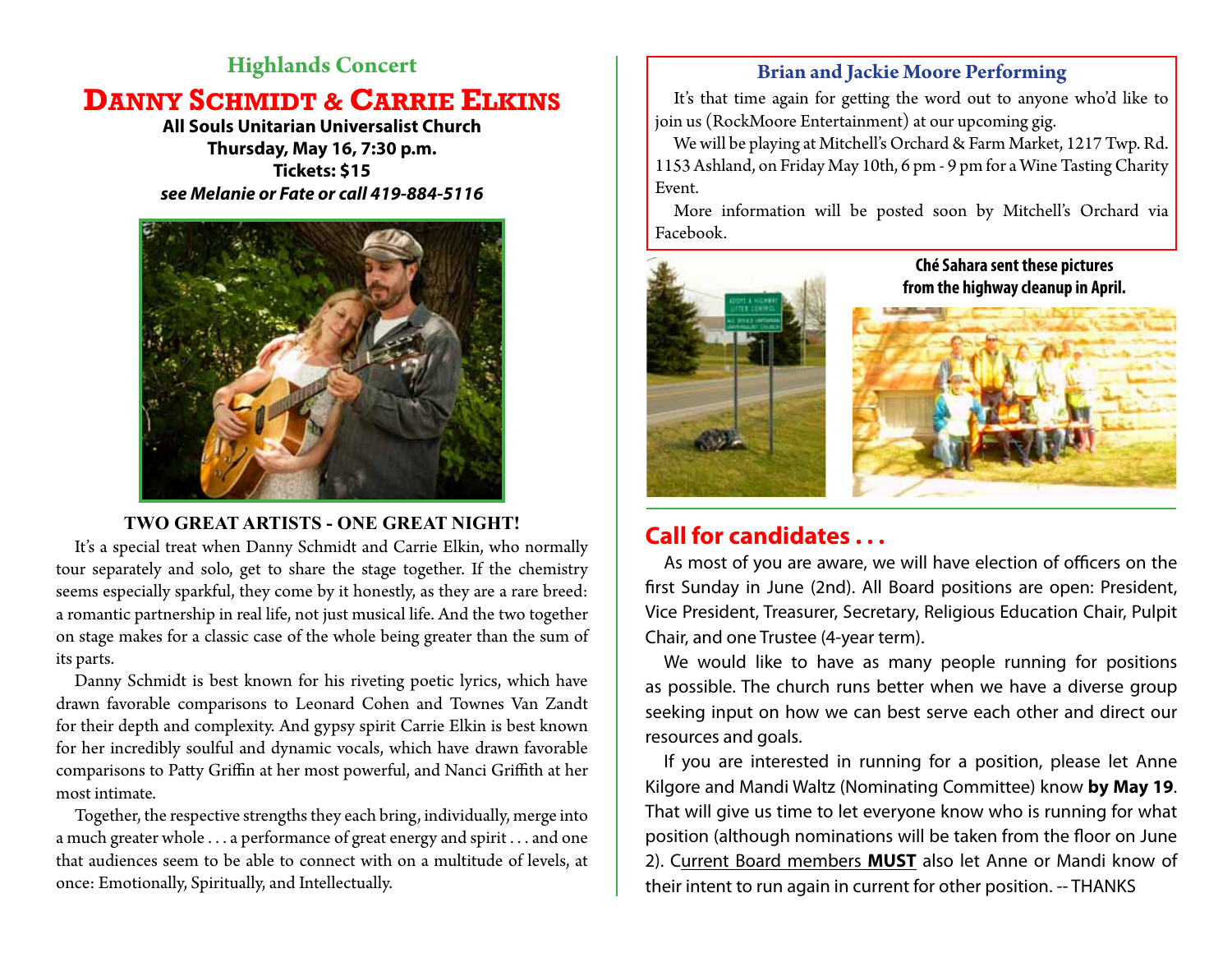The current Adult Religious Education Class "Ethics for UUs" will have their final class on Sunday, April 21st at 9 am.

"Low Impact May" will be a celebration of Earth Day (lasting the entire month of May). We'll have many activities to learn how to reduce our environmental impact. The inspiration for this came from the book/movie "No Impact Man" which chronicles the adventures of a family trying to live for a year with no environmental impact.

We'll be kicking off "Low Impact May" with a viewing of the movie "No Impact Man" after church on Sunday, April 28th. Sunday Morning Adult Religious Education (9 am) will follow a curriculum offered through the No Impact Project.

The course is 5 weeks long and the topics are: April 28 - Consumption May 5 - Energy Skip a week for the board meeting May 19 - Food May 26 - Transportation June 2 - Water

To participate in the class you do NOT need to have read the book nor seen the movie. Short passages of the book are read and/or short video clips are viewed during the class to spark conversation around discussion questions.

On May 3rd, at 7 PM, there will be a 1 session book club for the book "No Impact Man". To reduce your impact please plan to borrow the book from your library or buy used (if you absolutely must buy a copy, see Liz Hansen for help)!

We'll also be offering some challenges for the entire church to participate in throughout the month of May. For those who are really interested in living with "No Impact", there is a week long challenge you can do, sign up online at www. noimpactproject.org.

# **Religious Education April Family f UUn Night & Fellowship**

1. The next family FUUN get together will be Saturday, May 11. We are still formulating plans but are hoping to go mushroom hunting. Stay tuned for more information.

2. The monthly potlucks have been a huge success...We've had great turnout and participation from the congregation. The next potluck will be Sunday, May 26. Please remember to take home your leftovers and dishes! Karen Gotter

# **Living Lotus Zen Sangha**

We are a Soto Zen Buddhist group (*Sangha*) for North Central Ohio (greater Mansfield, Ohio) area.

Our guiding teacher is Sensei Dean Williams. We are a community here to support & welcome any or all interested in the path and teachings of the Buddha.

We hold regular sittings (which include a service and Dharma Talk) **every 2nd & 4th Monday of the month, 6:30pm-8:30pm.** Our meeting dates in May will be Monday May 13th, and Monday May 27th.

Additionally, we hold twice a year weekend Retreats (Sesshins) and monthy Day-long retreats (Zazenkais). Visit our website for more information, also connect with us on Facebook. http://www.livinglotuszensangha.com/



# **Sunday Music**

All Souls is fortunate to have many talented musicians playing for Sunday services.

Ayesha Manley plays the historic Felgemaker organ on alternate Sundays.

The Carol Bernhardt trio plays the other Sundays.

Whatever Sunday you visit, music is always a listening pleasure.

Liz Hansen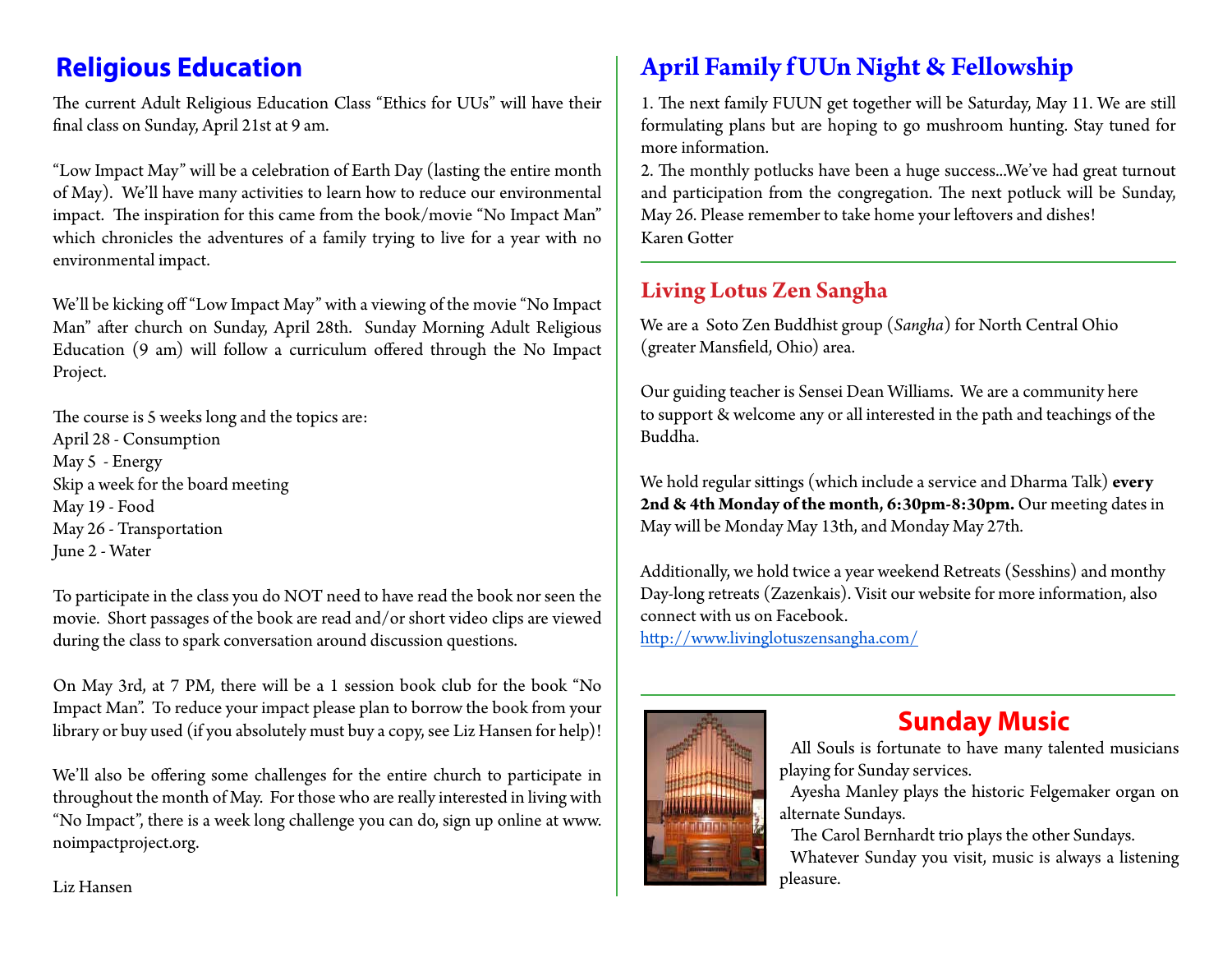







April Family f UUn Day at the Carousel and Little Buckeye Museum *(pictures by Jackie Moore)*







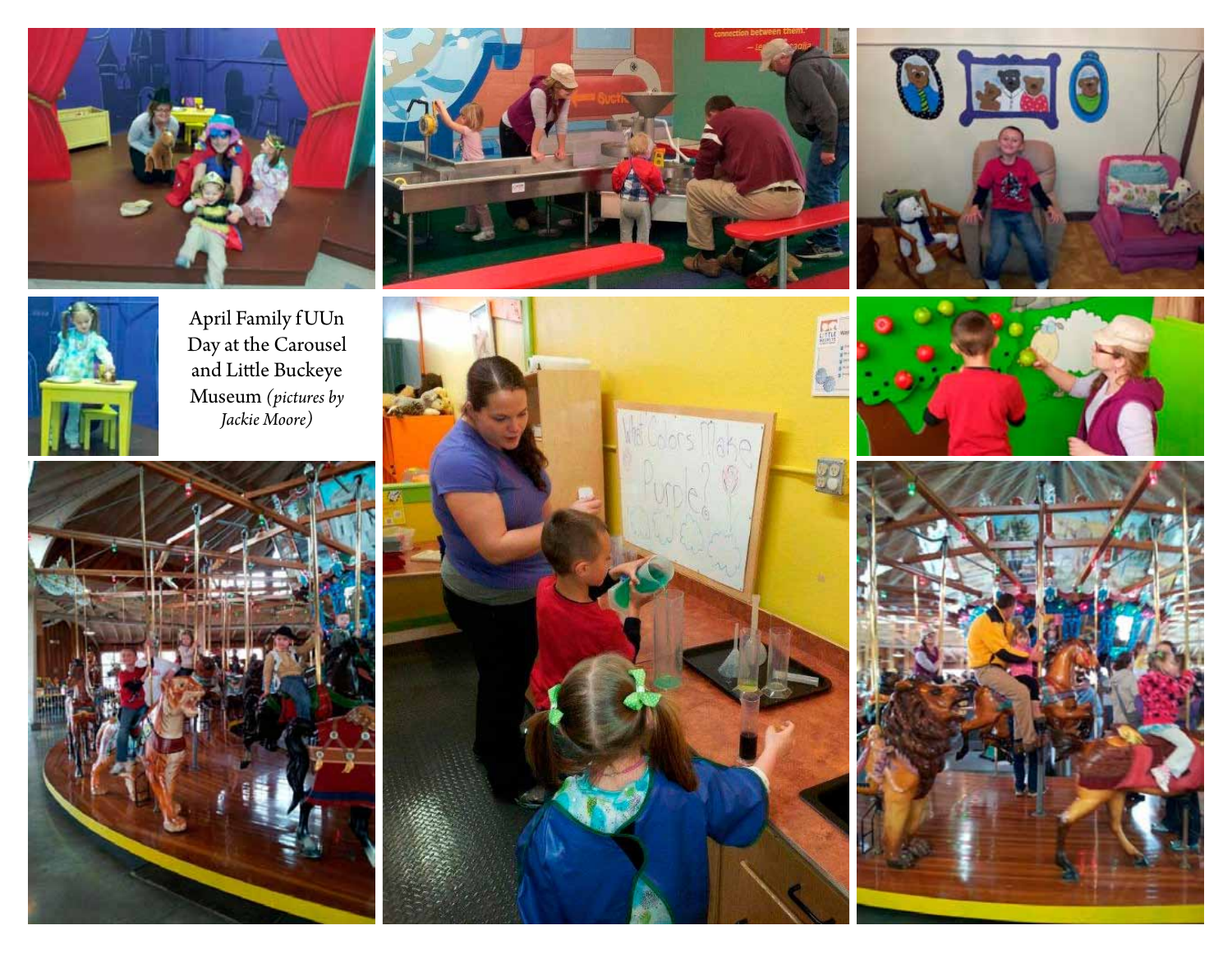# **All Souls Summer Day Camp & Camp Out**

Mark your calendar for June 28 & 29! We had such a lovely time at Kokosing Lake Wildlife Area (just Northwest of Fredericktown in Knox County) for our youth day camp & camp out last year, we've decided to have it there this year too! Friday night will be the official camp out and Saturday will be the day camp.

We are still working out the details of this year's day camp. Last summer, Jenny Bartsch led the group in a letterboxing activity. For those not familiar with Letterboxing, according to "Atlasquest.com", it is "an intriguing pastime combining artistic ability with 'treasure-hunts' in parks, forests, and cities around the world. Participants seek out hidden letterboxes by cracking codes and following clues. The prize: an image from a miniature piece of art known as a rubber stamp—usually a unique, hand-carved creation. Letterboxers stamp their discoveries in a personal journal, then use their own rubber stamp, called a *signature stamp*, to stamp into the letterbox's logbook." Letterboxing is a fun activity for any age person!

We also swam and took a cruise around the lake in a row boat and canoe. The day ended with a very well attended lakeside potluck grill out for all members and friends. We are planning on swimming, boating and having the potluck grill out again this year!

Anyone interested in helping plan the day camp activities, please talk with Liz Hansen or Jenny Bartsch. Adult members are welcome to attend the day camp, it would be a nice way to spend time getting to know the young'uns in our congregation and an extra hand is always helpful!

More details will be available in future newsletters! If you have questions, ask Liz or Jenny.

# **Contacting Rev. Karen Bruno**

email: revkarenbruno@gmail.com phone: 419-612-9318

**Spirit First Pastoral Care** Non-Traditional Weddings and Funerals

# **Not your usual .com**

The committee for ministry is a group within our church family that was created a few years ago during a period of conflict.

The COM has many functions, some now augmented by the various focus groups recently created within our church family. It is NOT a single function group, but a group that exists to help coordinate the various functions, activities and goals of our church. It is not just for communicating needs for our pastor, nor just for conflict resolution. Your COM is a place you can access help with concerns if you don't know where or how to present concerns, ideas, goals or resolve conflict.

We are the members of the COM and please share your concerns, goals, dreams and yes, whatever problems you might be having. We are here to listen and to help.

Cheryl Church: 740 501-0626 Ann Kilgore : 419 961-6870 Brian Moore: 419 589-7707 Doug Wilson: 419 756-3529

# **Team Leaders**

Mission, Outreach, Social Action – Brian Moore Hospitality- Karen Bruno Fellowship – Karen Gotter Pulpit – Joan Richmond Stewardship – Bruce Kilgore Communication – Reed Richmond Religious Ed – Liz Hansen Building – Eric Sargent

Think about joining one of these teams is you haven't already. Team meetings are the first Sunday of each month.

Also, in addition to snack sign-up for fellowship after Sunday Service, there is also a sign-up for cleaning up after fellowship (dishes, vacuuming. etc.).